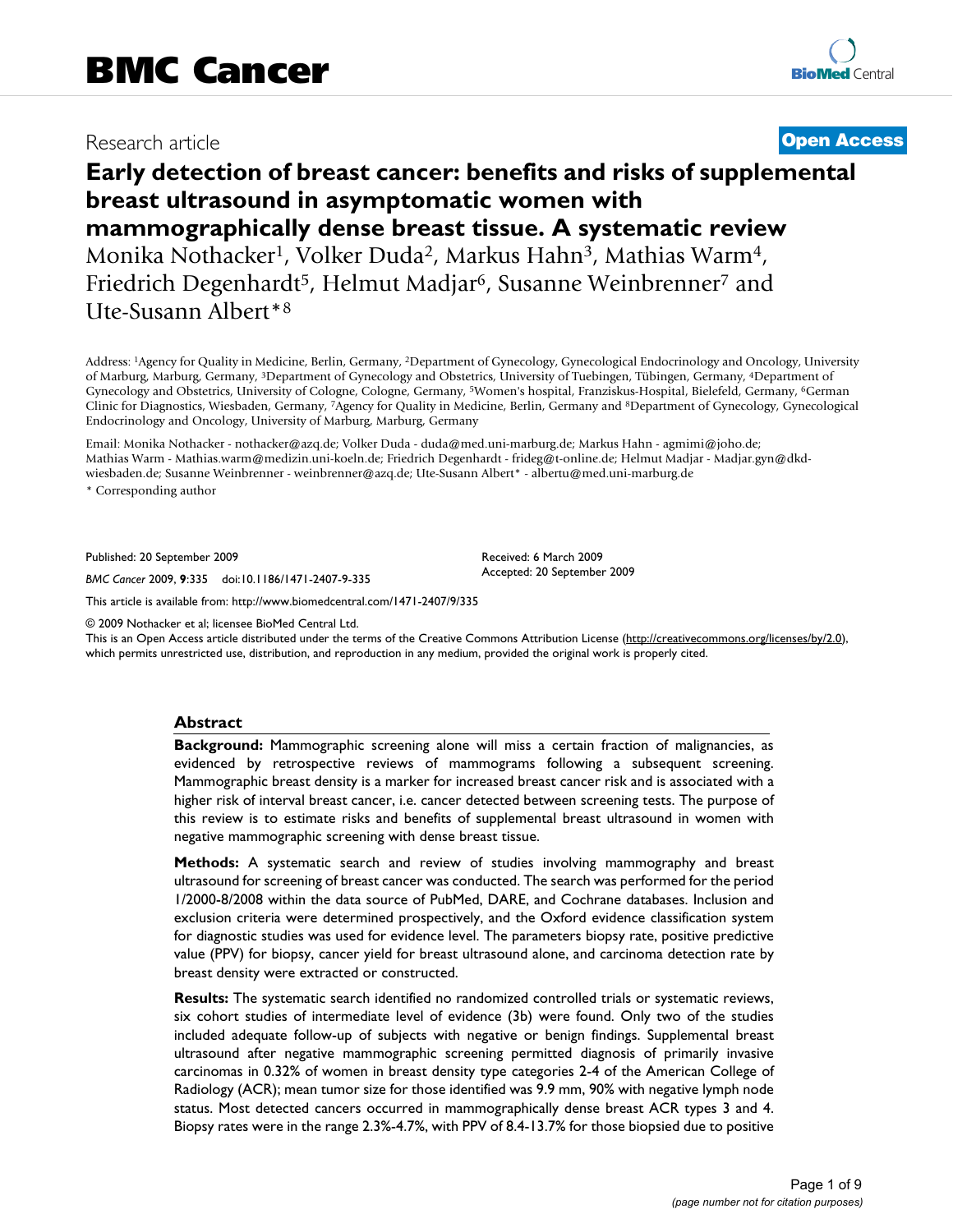ultrasound, or about one third of the PPV of biopsies due to mammography. Limitations: The study populations included wide age ranges, and the application to women age 50-69 years as proposed for mammographic screening could result in less striking benefit. Further validation studies should employ a uniform assessment system such as BI-RADS and report not only PPV, but also negative predictive value, sensitivity and specificity.

**Conclusion:** Supplemental breast ultrasound in the population of women with mammographically dense breast tissue (ACR 3 and 4) permits detection of small, otherwise occult, breast cancers. Potential adverse impacts for women in this intermediate risk group are associated with an increased biopsy rate.

# **Background**

Up until the early 1990's, breast ultrasound examinations were primarily used to distinguish between cysts and solid breast masses and for image-guided, minimally invasive interventions [1-3], but the diagnostic potential of breast ultrasound has improved since then. Evolving sonographic technology with high-frequency transducers in the 7.5-10 MHz range and evolving knowledge has established breast ultrasound in the past few years as an imaging procedure to supplement mammography [4-6].

In order to ensure standardized evaluation criteria, the American College of Radiology (ACR) developed a Breast Imaging Reporting And Data System (BI-RADS) classification for breast ultrasound examinations in 2003 [7], which is analogous to the BI-RADS classification for mammography [8]. The classification for breast ultrasound (US BI-RADS) consists of seven categories: 1) negative, 2) benign, 3) probably benign, 4) suspicious abnormality, 5) highly suggestive of malignancy, and 6) known malignancy. Category 0 is assigned for results requiring additional imaging due to limited assessment. Several international comprehensive quality standards for equipment and staff performing breast ultrasound have adapted the US BI-RADS criteria [9-12].

International guidelines recommend that breast ultrasound be used as a supplemental examination but not as a primary method for screening of breast cancer [13-17].

Screening for breast cancer focuses on detecting occult cancer at an early stage with tumor size preferably smaller than 1 cm, negative lymph node status and with no evidence of distant spread [18]. Mammography has been established as the primary method for screening. Some 35%-45% of non-palpable cancers are detected as microcalcifications in mammographic studies [19]. These microcalcifications can sometimes be visualized by modern ultrasound equipment, but cannot be reliably identified as such without knowledge of mammography [20,21]. However, not every carcinoma is detected in breast cancer screening. Breast density is one of the factors leading to false-negative findings in mammography [2225]. Furthermore, mammographically dense breast tissue has been identified as an independent marker strongly associated with breast cancer risk and in particular with higher risk of interval cancer, i.e. cancer detected between screening tests [26-28]. Epidemiological studies have confirmed that individuals at varying risks according to the appearance of dense breast tissue in mammograms can be identified, and there is strong evidence for influence by genetic variants [29,30].

This systematic review examines two issues: First, can a supplemental breast ultrasound examination performed as a second-line screening procedure after negative mammography improve the early detection rate of breast cancer in asymptomatic women with dense breast tissue? Second, what potential risks does this involve for the women examined?

#### **Methods**

The aim was to identify studies that provide reliable information on the benefit (positive effects of intervention) and the potential risks (negative effects of intervention) of supplemental breast ultrasound in breast cancer screening. The criteria for inclusion or exclusion of studies were established prospectively before actually running a systematic search of the literature.

The study populations included asymptomatic primarily healthy women who took part in mammographic screening. The evaluation was not limited to women who had been invited within the framework of an organized mammography screening program.

The value of the intervention 'Doppler sonography of the breast or axilla' was not included in the questions studied. Histological confirmation or adequate follow-up were taken as standards of reference.

The Oxford Classification for diagnostic studies was used, and publication quality was reported separately when assessing the studies from a methodological perspective [31].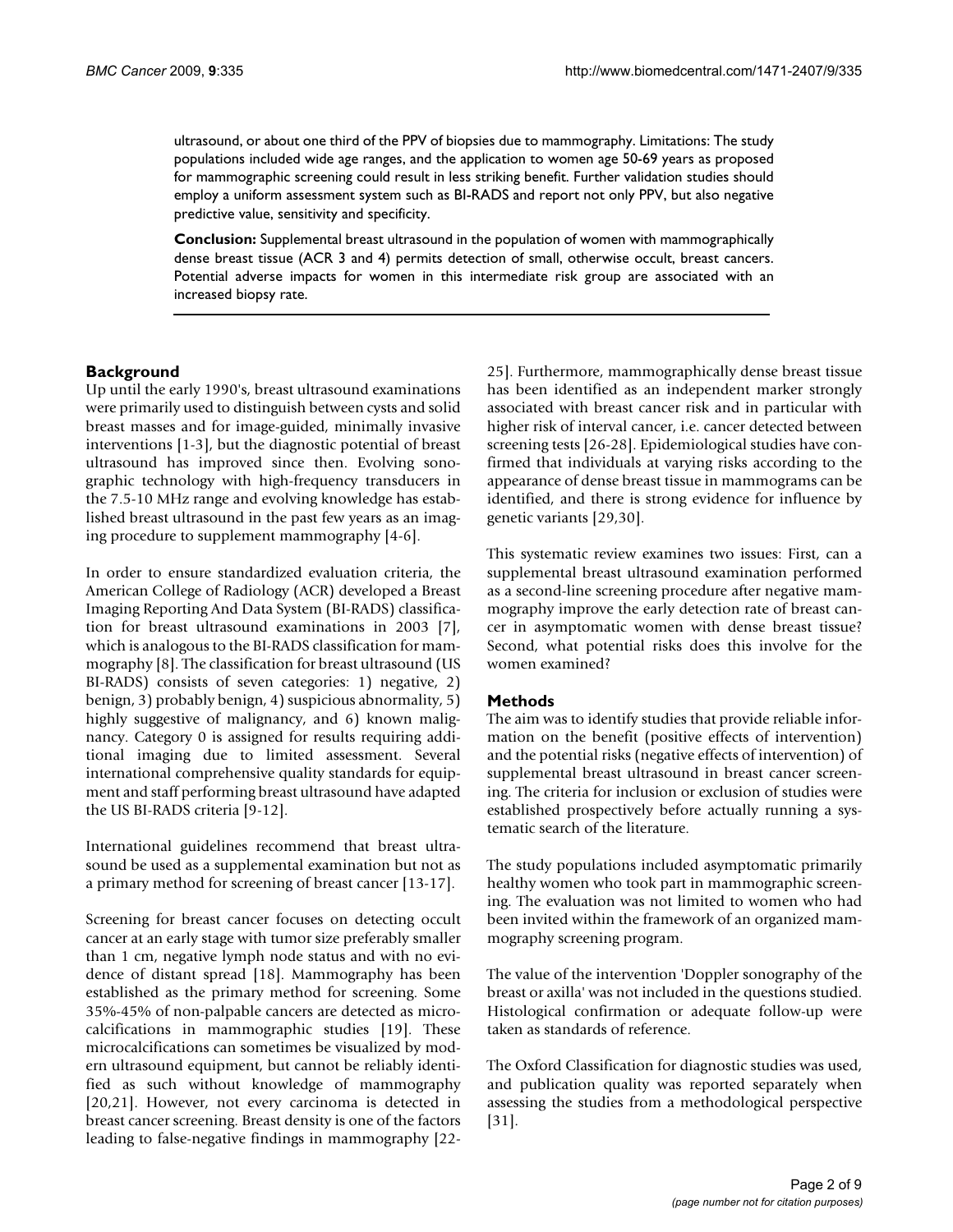#### *Criteria for inclusion and exclusion*

In order to ensure evaluability and comparability, the studies were required to contain the following information to be included in the present analysis:

- breast density according to the BI-RADS ACR categories and/or quantification; ACR 1: almost entirely fat (low density, up to 25% mammary gland parenchyma), ACR 2: scattered fibroglandular densities (average density, 26-50% gland parenchyma), ACR 3: heterogeneously dense (high density, 51%-75% gland parenchyma), ACR 4: extremely dense (very high density, more than 75% gland parenchyma) [8].

For inclusion, all of the following criteria were required to be satisfied:

1. study/review deals with the questions under investigation

2. adequate type of study

3. adequate study population

4. intervention complies with technical standards (transducer frequency > 5 MHz)

5. required data are provided

Publications were excluded if any of the following criteria were met:

1. redundancy: multiple publications of the same data

2. methods: case reports, expert opinions, or poorquality case-control studies

#### *Literature search*

The systematic literature search covered the period from January 1st, 2000 up to August 30th, 2008 in the following databases:

1. PubMed (Internet portal of the National Library of Medicine) [http://www.ncbi.nlm.nih.gov/sites/ent](http://www.ncbi.nlm.nih.gov/sites/entrez?db=pubmed) [rez?db=pubmed](http://www.ncbi.nlm.nih.gov/sites/entrez?db=pubmed)

2. Database of Abstracts of Reviews of Effects (DARE), of the Centre for Reviews and Dissemination (CRD) [http://](http://www.york.ac.uk/inst/crd/crddatabases.htm#DARE) [www.york.ac.uk/inst/crd/crddatabases.htm#DARE](http://www.york.ac.uk/inst/crd/crddatabases.htm#DARE)

3. Cochrane-database 'Cochrane Reviews' and 'Clinical Trials' [http://www3.interscience.wiley.com/cgi-bin/](http://www3.interscience.wiley.com/cgi-bin/mrwhome/106568753/HOME) [mrwhome/106568753/HOME](http://www3.interscience.wiley.com/cgi-bin/mrwhome/106568753/HOME)

The following search words were used:

PubMed: screening AND (mammography OR mammogram) AND breast neoplasms

AND (ultrasonography, mammary OR breast echography)

Cochrane und DARE: mammography screening AND ultrasound

The abstracts found were checked for relevance of content. Abstracts that did not prove to be relevant were excluded. Full-text versions of the abstracts deemed to contain relevant information were checked as to the criteria for inclusion and exclusion. The reasons for excluding a full text were given in each case.

#### *Target values and their definition*

Since none of the identified studies addressed the mortality rate or the difference in mortality rate contributed by supplemental breast ultrasound, surrogate parameters, namely the assessment criteria of diagnostic tests, the additional relative and absolute rates of detected cancers compared to mammography and tumor size and lymph node negative status were used as target values. Negative predictive value, sensitivity and specificity of breast ultrasound were only computed if the follow-up period continued as long as the screening interval, thus permitting the identification of false-negative findings.

The risk of adverse impacts for the women examined was quantified using the number of biopsies performed due to breast ultrasound findings. The positive predictive value for biopsies with malignant histological findings characterizes the number of unnecessary biopsies induced by false positives.

#### **Results**

The results of the literature search are represented in in Figure 1. and the details on the excluded studies are presented in Additional file 1[32-47]. Six cohort studies conforming to the inclusion criteria are discussed in detail (Additional file 2, Part 1; Additional file 3, Part II).

#### *Quality of studies and publications*

It could be inferred from the information given in five of the six studies that women had been enrolled consecutively. The reference standard, i.e. histological confirmation of the findings, was applied in all studies for those results classified as malignant or suspicious or indeterminate.

Only Kolb et al., 2002 [48] reported a follow-up period of at least one year (up to the next screening exam) for all benign, but not for the negative findings. Kaplan, 2001 [49] mentioned a follow-up period for a part of the results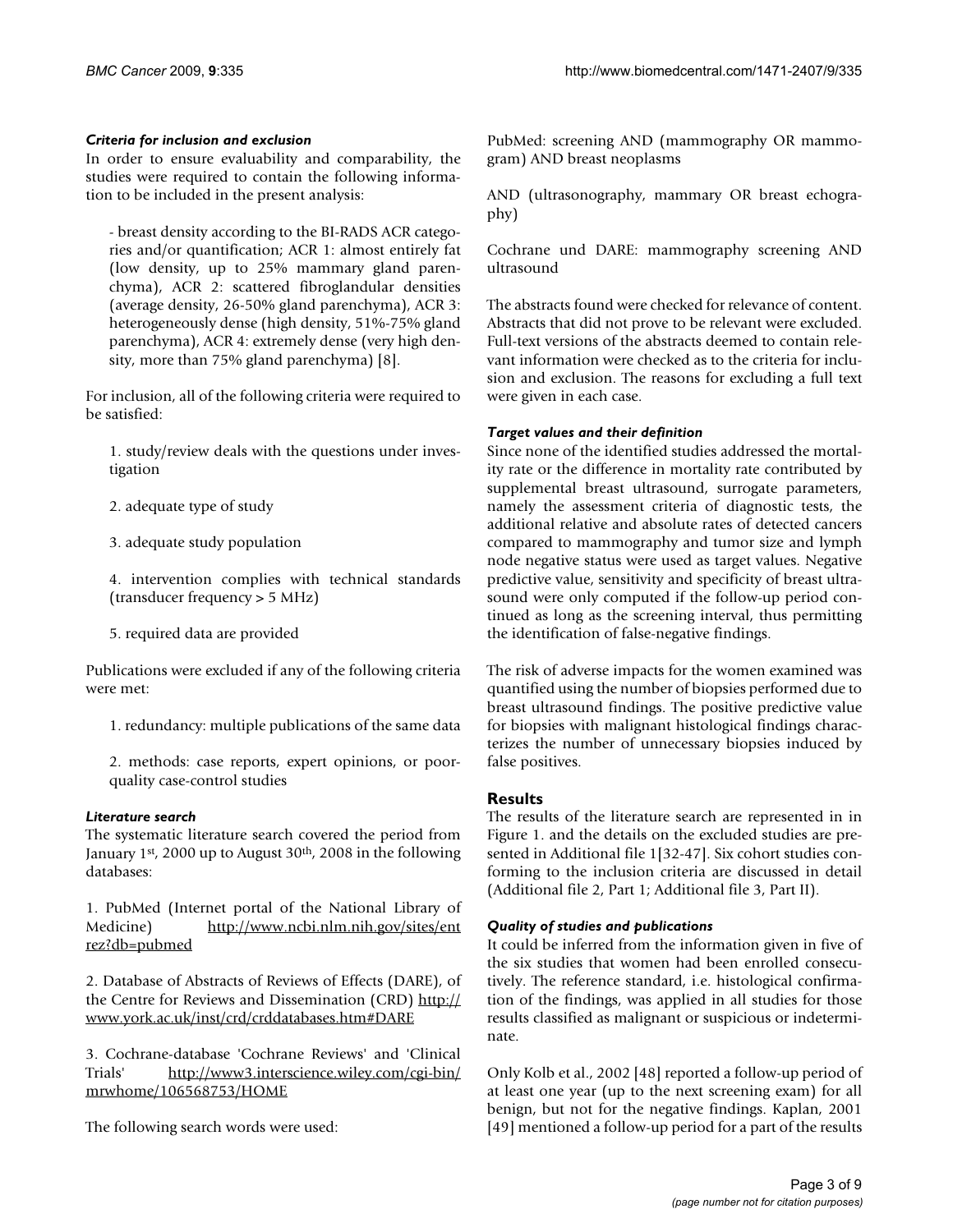

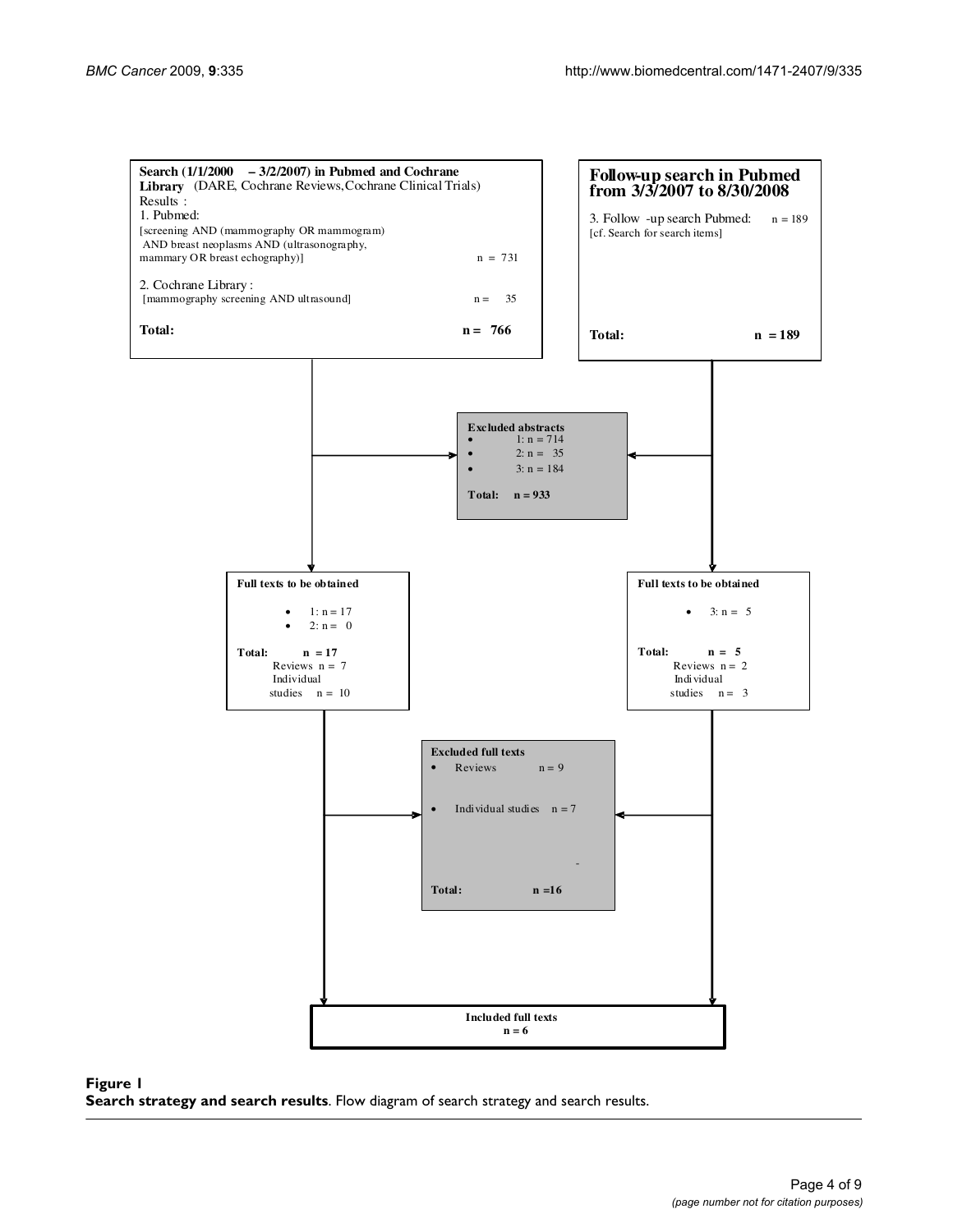classified as benign. None of the other studies provided any information on follow-up.

Due to non-consecutive inclusion of patients and/or an inconsistently applied reference standard, all studies were ultimately assigned to the level of evidence category 3b [31].

As for publication quality, it is worth noting that false positives were expressed in such a way that the positive predictive values for ultrasound examination and the biopsy rate could be calculated in only five of the six studies. Information on mean or median age was lacking in one study, while the relative rate of cancers detected by procedures done as a complement to mammography was reported in five of the six studies.

# *Group of women examined*

The systematic search yielded studies in which breast ultrasound was used as a supplemental examination following mammographic interpretation. Moreover, of the group of asymptomatic women with negative mammographic results, women with breast tissue density (ACR 2- 4) went on to be examined by ultrasound. The only exception is the study performed by Leconte et al., 2003 [50], where 3% had palpable findings (Additional file 2, Part I).

The fraction of these women relative to all women screened within the specified period was reported in two studies at 36% (Kaplan, 2001 [49]) and 35.8% (Corsetti et al., 2008 [51]). The size of the study populations ranged from  $n = 1517$  to  $n = 13547$ , with mean  $n = 5118$ .

# *Age distribution*

The median age was reported in four studies, ranging from 47.6 years to 60.7 years, with overall age ranges of more than 30 years in each study. One study provided information on mean age (52 years) [51] and one study just reported age ranges from 35-87 years (Kaplan., 2001 [49]).

#### *Cancer diagnosis according to breast density categories*

Two studies analyzed mammographic results of breasts in categories ACR 3 to ACR 4 [51,49], and the other studies evaluated the mammograms of ACR 2 to ACR 4 breast tissue [48,50,52,53].

Women with breasts of types ACR 3 or ACR 4 proved to have the highest proportion of breast cancers diagnosed by ultrasound screening.

Leconte et al. [50] diagnosed 16 carcinomas in all; 11 of which were detected in ACR 3 and ACR 4 breast tissue and five in women with breasts in categories ACR 1 and 2. Buchberger et al. [53] diagnosed 36 malignancies in breast tissue of ACR types 3 and 4 (0.3% cancer detection rate ACR 3, 1.1% cancer detection rate in ACR 4), while two carcinomas were found in the ACR category 2 breasts (0.4%). Crystal et al. [52] found no carcinomas in ACR-2 women, and 0.4% and 0.3% in breast-density categories ACR 3 and ACR 4, respectively. Kaplan [49] diagnosed cancer at the rate of 0.11% in ACR 2 breast tissue and 0.27% and 0.25% in ACR categories 3 and 4, in the one series where technologists performed the screening ultrasound.

# *Percentage of carcinomas identified in breast ultrasound*

The relative percentage of carcinomas found in supplemental breast ultrasound examinations as a fraction of the total number of detected cancers was reported in four studies, with a mean percentage of 22.5% (15%-34%) [53,51,48,50]. The percentage as a fraction of the total population screened was calculated from all studies, with a mean value of 0.32% (0.23%-0.41%).

#### *Tumor size and stage (invasive/noninvasive and lymph node status)*

The mean size of the detected carcinomas was 9.9 mm (median size range 9.0 mm to 11.0 mm) in five of the six studies [53,52,49,48,50]. The mean percentage of invasive cancer detected was 94% (81%-100%) compared to noninvasive cancer (ductal carcinoma in situ, DCIS) with a mean of 6% (0%-19%) in all studies. Lymph node status was reported in four studies with negative lymph nodes in 90% (86%-100%) [51,52,49,48].

# *Quality of testing*

The positive predictive value with regard to the detection of additional malignancies for ultrasound prompted biopsies was reported or was able to be inferred from the given data in four of the six studies. The mean positive predictive value was 15% (2%-28%) [53,52,49,48]. In other words, the percentage of positively classified findings for which no carcinoma was subsequently found ranged from 72% to 98%. This large variation of positive predictive values can mainly be attributed to the application of different sonographic criteria for malignancy and different assessment categories (see next section). Only one study reported that all findings classified as benign were followed up in the interval between two screenings (Kolb et al., 2002 [48]). However, Kolb et al. [48] do not mention a follow-up for those patients with negative results. Kolb states a sensitivity of 75.3%, a specifity of 96.8% and a negative predictive value of 99.7% [48].

# *Assessment categories for breast ultrasound*

The positive predictive value of detecting carcinomas by breast ultrasound mainly derives from the sonographic assessment criteria and categories applied. Overall, the range is still low relative to mammography.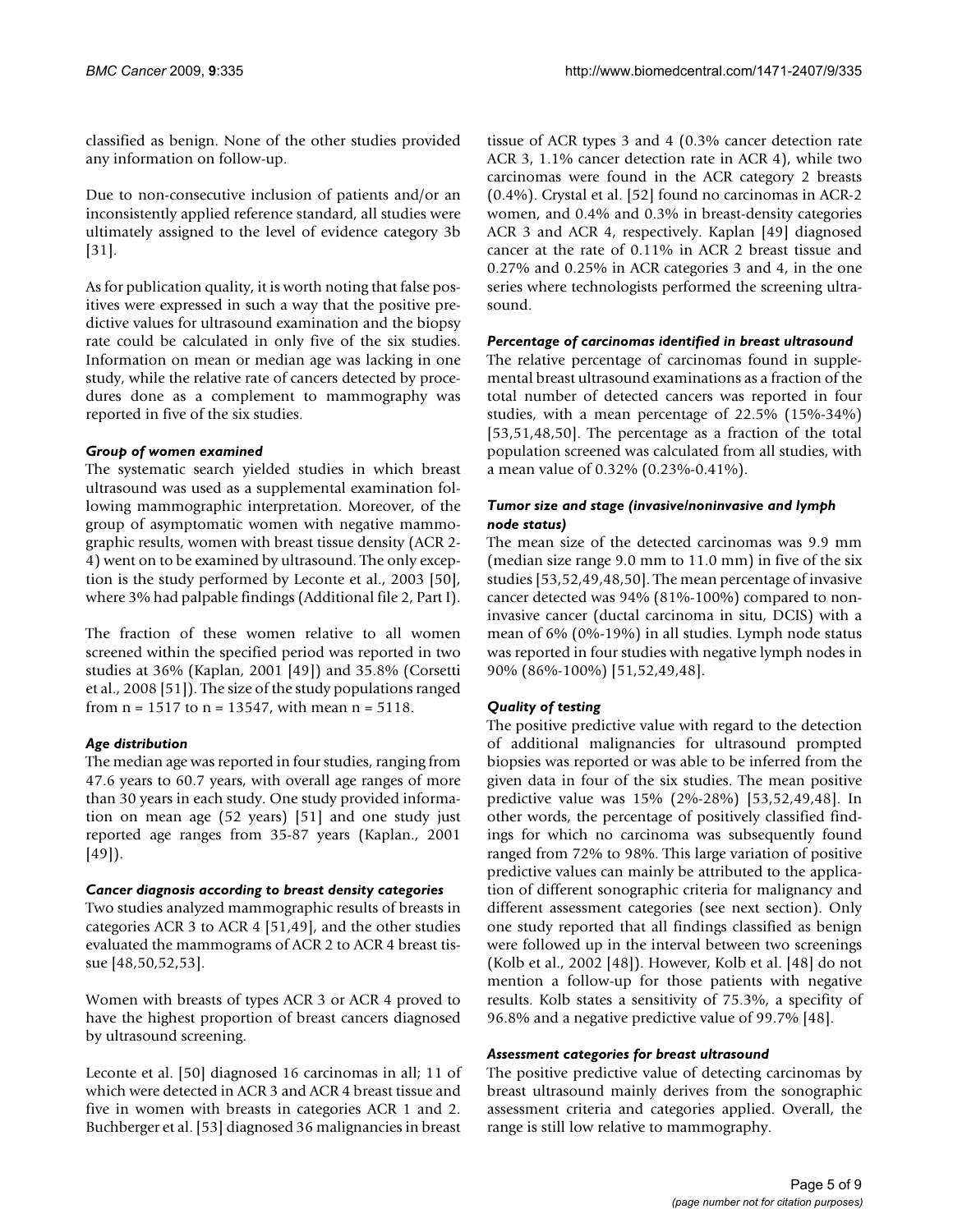Kaplan, 2001 [49] used a two-armed categorization approach, namely a simple subdivision into negative and positive. All positive results were considered to be potentially suspicious. In contrast to the other studies, Kaplan [49] also deemed cysts positive if they exceeded a size of 1 cm. The author had a low positive predictive value of 2% [49]. Three studies (Buchberger et al., 2000 [53]; Kolb et al., 2002 [48] and Leconte et al., 2003 [50]) subdivided their findings into three categories, but applied different definitions of these categories. Categories 1, 2 and 3 were called 'normal', 'benign', and 'suspicious' (Kolb et al. [48]) or 'benign', 'indeterminate' and 'malignant' (Buchberger et al. [53]). These authors found positive predictive values of biopsy of 10.3% (Kolb et al. [48]) and 28% (Buchberger et al. [53]). The values for Leconte's study could not be ascertained [50]. Crystal et al., 2003 [52] used four arms of classification, thereby reaching a positive predictive value for malignancy of 20%. Other than Buchberger et al., Crystal et al. included the 'indeterminate' findings in their calculation of suspicious findings. Only one study used the five categories proscribed by the BI-RADS classification for breast ultrasound scans (Corsetti et al., 2008 [51]). In this study, however, the positive predictive value could not be determined.

#### *Rate of biopsies as a result of breast ultrasound*

The rate of biopsies resulting from suspicious findings detected by breast ultrasound ranged from 2.3% (Crystal et al. [52]) to 4.7% (Corsetti et al., 2008 [51]) as a fraction of the total population of women screened. The positive predictive value of biopsies ranged from 8.4% to 13.7%. The difference compared to the positive predictive value of the breast ultrasound categorization may be explained by the fact that biopsies were sometimes also performed when findings were classified as 'indeterminate'. Clinically speaking, this means that 86.3% up to 91.6% of the invasive interventions done to confirm the diagnosis did not lead to a diagnosis of cancer.

# **Discussion**

#### *Methodological aspects*

Despite choosing a sensitive search strategy and a very broad definition of "breast cancer screening", only few single-center cohort studies analyzing breast ultrasound in the framework of breast cancer screening could be identified. All of these studies, however, were planned and conducted prospectively. The study populations were characterized by wide age ranges. For this reason, the results cannot be directly applied to women asked to participate in an organized population-based mammography screening program while aged between 50 and 69 years.

Since the studies applied different assessment criteria and classifications with regard to ultrasound morphology, their results are comparable only to a limited extent. As most studies lacked the requisite follow-up needed for computing sensitivity, specificity and negative predictive value, a comprehensive appraisal of the test quality of the intervention breast ultrasound could not be undertaken. None of the studies of US in breast screening were RCTs; therefore studies were not designed to provide evidence on screening benefit in terms of mortality reduction.

### *Discussion of content*

The effectiveness of breast ultrasound as a screening tool was mainly studied in women with breast tissue of the categories ACR 2 to ACR 4 and invariably only after previous mammography screening had yielded a negative result. Women with dense breasts run a four- to six-fold higher risk of developing breast cancer than other women [26,27]. The results revealed that supplemental breast ultrasound after negative mammographic screening permits the diagnosis of primarily invasive carcinomas in this risk group of women in an absolute mean of 0.32% of the cases. For comparative purposes: In population-based screening using mammography alone a mean of 0.4%- 0.9% of all women screened were diagnosed with cancer [54].

The majority of cancers were detected in breast tissue of ACR types 3 and 4. According to these studies, the mean size of the cancers diagnosed additionally by breast ultrasound was not larger than the size of those visualized in mammography screening.

Berg (2004 [39]) reported similar results in a review of the application of breast ultrasound in women with dense breasts. The review was excluded because no systematic search strategy was specified, but Berg analyzed five of the six studies identified (Buchberger et al. [53]; Kaplan [49]; Kolb et al. [48]; Crystal et al. [52]; and Leconte et al. [50]) and, in addition, a study by Gordon et al., 1995 [55]. She calculated a pooled value for the additional detection of cancers in the study populations of 0.35% and reported that 94% of the cancers detected in breast ultrasound were invasive with a mean diameter of 9-11 mm [39]. More than 90% of the women in whom cancer was detected by breast ultrasound had breast density corresponding to ACR categories 3 or 4 [39].

Hence, the contribution of supplemental breast ultrasound for the detection of breast cancer is primarily relevant for women with ACR 3 or ACR 4 tissue density. The question of whether improved detection of carcinomas leads to decreased breast cancer mortality cannot be answered on the basis of the available studies, although mathematical models allow to relate tumor size, lymph node involvement and death rates [18,56,57].

Concerning possible adverse impacts of additional breast ultrasound, the biopsy rates in the evaluated studies of 2.3%-4.7% were significantly higher than the biopsy rates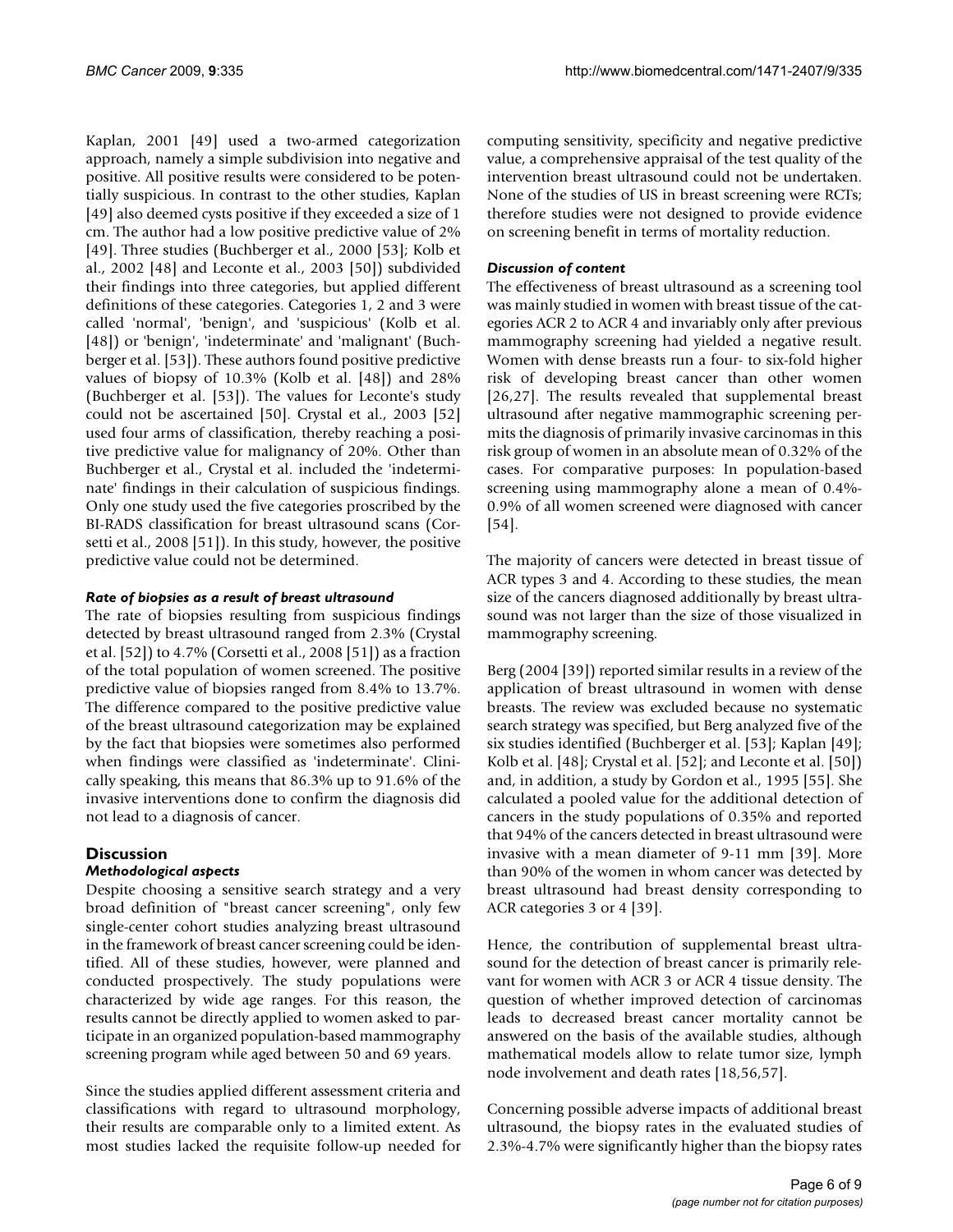of about 1%-2% resulting from mammographic screenings [58-60]. Moreover, the positive predictive value of biopsies (mean 10.3%) was significantly lower than that of mammography screening (mean approximately 38%) [59-61], i.e. three times more women need to undergo a biopsy per carcinoma detected. Although findings visualized by ultrasound examination can easily be biopsied in a minimally-invasive procedure, risk assessment should still take into consideration the psychological strain that women experience before and during biopsy performed because of a false-positive ultrasound result [62,63].

The heterogeneous nature of the assessment criteria for breast ultrasound examinations, which in turn influence biopsy rates, is quite striking. Due to this heterogeneity, comparability of the studies is limited, and the effect of differences in experience of examiners is difficult to quantify. Since few studies included adequate follow-up of subjects with negative or benign findings, the false-negative rate in women with high breast density -- and hence the proportion of cancers missed by mammography and also missed by the addition of breast ultrasound in this group -- cannot be reliably estimated.

In 2003, Berg [61] initiated a prospective multicenter trial, randomized to the sequence of performance of mammography and ultrasound in women with intermediate and high breast cancer risk. Adding a single screening ultrasound to mammography yielded additional 1.1 to 7.2 cancers per 1000 high-risk women, but also substantially increased the number of false positives [37]. The study provided evidence for the importance of supplemental breast ultrasound screening. Furthrmore the standardized scanning and interpretive criteria proved to be practicable for independent performance and intrepretation and could be used for further implementation. However, in view of the selected study cohort the results cannot be applied directly to a population-based screening program for asymptomatic women aged 50-69 years without personal history evaluation prior performing mammography.

# **Conclusion**

As far as the transferability of the findings to a populationbased mamographic screening program for women aged 50-69 years as currently practiced in many countries is concerned, one can conclude the following:

1. The reviewed studies provided limited evidence that within the framework of screening for breast cancer, an additional ultrasound examination after a negative mammogram is useful for the detection of primarily invasive cancers in women with mammographically dense breast tissue (ACR types 3 and 4, with more than

50% parenchymal gland), with the mean size of invasive cancers thus identified being 9.9 mm and in 90% with negative lymph node status.

2. As for adverse impacts resulting from the breast ultrasound intervention, three times more women need to undergo a biopsy per carcinoma detected by supplemental ultrasound compared to cancers detected by mammography screening alone.

3. Since the study populations were characterized by very broad age ranges and invariably also included younger women, the impact in an organized population-based mammography screening program, including only women in the age group of 50 to 69 years, could be reduced.

4. There is a need for prospective validating studies of risk-adjusted, second-line, supplemental breast ultrasound screening in women with dense breast tissue (ACR types 3 and 4), performed within the framework of established population-based mammographyscreening-programs.

5. Validating studies should not only state the positive predictive value, but also the sensitivity, specificity and negative predictive value for breast ultrasound. Quality of performance standards and a uniform assessment system, such as the ultrasound BI-RADS™ categories, should be applied, so that the precise reasons for the biopsies can be given and explained accurately.

6. In analogy to the quality assurance assessments of established mammography screening programs, performance indicators and surrogate end points, such as tumor size, lymph node status are effective and accurate, and should be used for health care outcomes analyses. Beside lethality, issues such as quality of life and health care costs are of importance.

# **Abbreviations**

ACR: American College of Radiology; ADH: Atypical ductal hyperplasia; AUC: Area under ROC curve; BI-RADS: Breast Imaging Reporting and DataSystem™; CI: confidence interval; DARE: Database of Abstracts of Reviews of Effects; DEGUM: German Association for Ultrasound in Medicine; LCIS: lobular carcinoma in situ; LN: lobular neoplasia; MHz: Mega-Hertz; PPV: positive predictive value; ROC: receiver operating characteristic (sensitivity vs. specificity).

# **Competing interests**

The authors declare that they have no competing interests.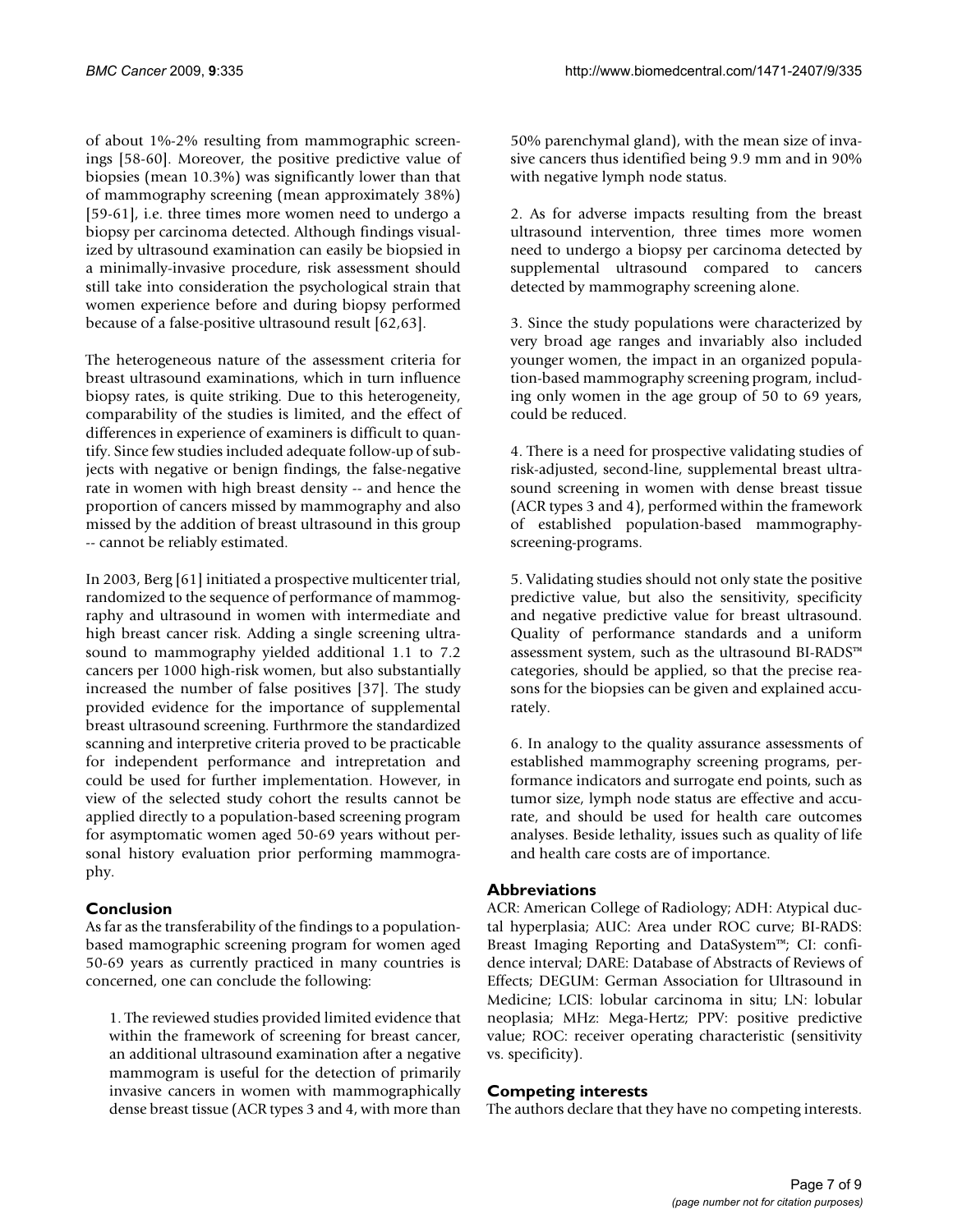#### **Authors' contributions**

MN was responsible for the methodology including search strategy. USA and MN reviewed abstracts and original work. MN and SW prepared the manuscript. MN and USA were responsible for data analyses. USA was responsible for manuscript editing. VD, MW, MH, HM, are expert members of the guideline task force group for breast ultrasound who reviewed the original work and made substantial contributions to interpretation. All authors read and approved the final manuscript.

#### **Additional material**

#### **Additional file 1**

*Excluded reviews and individual studies. Author, year, country; contents and reasons for exclusion.*

Click here for file

[\[http://www.biomedcentral.com/content/supplementary/1471-](http://www.biomedcentral.com/content/supplementary/1471-2407-9-335-S1.DOC) 2407-9-335-S1.DOC]

# **Additional file 2**

*Evidence table of individual studies on supplemental ultrasound in breast cancer screening (Part I). Overview of individual studies with description of population, remarks to the results, conclusion and level of evidence according to the Oxford classification for diagnostic studies.* Click here for file

[\[http://www.biomedcentral.com/content/supplementary/1471-](http://www.biomedcentral.com/content/supplementary/1471-2407-9-335-S2.DOC) 2407-9-335-S2.DOC]

#### **Additional file 3**

*Evidence table of individual studies on supplemental ultrasound in breast cancer screening (Part II). Detailed analysis of parameters for diagnostic accuracy.*

Click here for file

[\[http://www.biomedcentral.com/content/supplementary/1471-](http://www.biomedcentral.com/content/supplementary/1471-2407-9-335-S3.DOC) 2407-9-335-S3.DOC]

#### **Acknowledgements**

Supported by a grant from the German Cancer Aid and the German Society of Senology, *Funding Code: 107374* within the project: *Update of the Guideline: Early Detection of Breast Cancer in Germany - Model Project for the Updating of Stage-3-Guidelines in Germany 2008*. The study is part of the evidence report 2007, Version 1.00 edn. Ärztliches Zentrum für Qualität in der Medizin (ÄZQ), Band 31, http://www.aezq.de/publikationen0index/schrift [enreihe/view\)](http://www.aezq.de/publikationen0index/schriftenreihe/view), Berlin. The study sponsor had no role in the design of the review; the collection, analysis and interpretation of the data; the writing of the manuscript; or the decision to submit the manuscript for publication.

#### **References**

- 1. Bassett L, Kimme-Smith C: **Breast sonography.** *Am J Radiol* 1991, **156:**449-456.
- 2. Jackson VP: **[The role of US in breast imaging.](http://www.ncbi.nlm.nih.gov/entrez/query.fcgi?cmd=Retrieve&db=PubMed&dopt=Abstract&list_uids=2217759)** *Radiology* 1990, **177:**305.
- 3. Parker SH, Jobe WE, Dennis MA, Stavros AT, Johnson KK, Yakes WF, Truell JE, Price JG, Korzt AB, Clark DG: **[US-guided automated](http://www.ncbi.nlm.nih.gov/entrez/query.fcgi?cmd=Retrieve&db=PubMed&dopt=Abstract&list_uids=8475299) [large core breast biopsy.](http://www.ncbi.nlm.nih.gov/entrez/query.fcgi?cmd=Retrieve&db=PubMed&dopt=Abstract&list_uids=8475299)** *Radiology* 1993, **187:**507-511.
- 4. Stavros A, Thickman D, Rapp C, Dennis M, Parker S, Sisney G: **[Solid](http://www.ncbi.nlm.nih.gov/entrez/query.fcgi?cmd=Retrieve&db=PubMed&dopt=Abstract&list_uids=7784555) [breast nodules:use of sonography to distinguish between](http://www.ncbi.nlm.nih.gov/entrez/query.fcgi?cmd=Retrieve&db=PubMed&dopt=Abstract&list_uids=7784555) [benign and malignant lesions.](http://www.ncbi.nlm.nih.gov/entrez/query.fcgi?cmd=Retrieve&db=PubMed&dopt=Abstract&list_uids=7784555)** *Radiology* 1995, **196:**123-127.
- 5. Skaane P, Engedal K: **[Analysis of sonographic features in the dif](http://www.ncbi.nlm.nih.gov/entrez/query.fcgi?cmd=Retrieve&db=PubMed&dopt=Abstract&list_uids=9423610)[ferentiation of fibroadenomas and invasive ductal carci](http://www.ncbi.nlm.nih.gov/entrez/query.fcgi?cmd=Retrieve&db=PubMed&dopt=Abstract&list_uids=9423610)[noma.](http://www.ncbi.nlm.nih.gov/entrez/query.fcgi?cmd=Retrieve&db=PubMed&dopt=Abstract&list_uids=9423610)** *AJR* 1998, **170:**109-114.
- 6. Rahbar G, Sie A, Hansen G, Prince J, Melany M, Reynolds H, Jackson V, Syre J, Bassett L: **[Benign versus malignant solid breast](http://www.ncbi.nlm.nih.gov/entrez/query.fcgi?cmd=Retrieve&db=PubMed&dopt=Abstract&list_uids=10580971) [masses: us differentiation.](http://www.ncbi.nlm.nih.gov/entrez/query.fcgi?cmd=Retrieve&db=PubMed&dopt=Abstract&list_uids=10580971)** *Radiology* 1999, **213:**889-894.
- 7. Mendelson EB, Baum JK, Berg W, Merritt C, Rubin E: *Breast Imaging Reporting and Data System* BIRADS: Ultrasound. Reston VA: American College of Radiology; 2003.
- 8. D'Orsi D, Bassett L, Berg W, *et al.*: *Breast Imaging Reporting and Data System, BI-RADS:Mammography* Reston VA: American College of Radiology; 2003.
- 9. Madjar H, Mundinger A, Degenhardt F, Duda V, Hackelöer B, Osmers R: **Qualitätskontrolle in der Mamma-Sonographie.** *Ultraschall in Med* 2003, **24:**190-194.
- 10. Madjar H, Ohlinger R, Mundinger A, Watermann D, Frenz J, Bader W, Schulz-Wendlandt R, Degenhardt F: **BI-RADS analoge DEGUM Kriterien von Ultraschallbefunden der Brust - Konsensus des Arbeitskreises Mammosonographie der DEGUM.** *Ultraschall in Med* 2006, **27:**374-379.
- 11. Amercan College of Radiology: **ACR Practice guideline for the performance of breast ultrasound examination.** American College of Radiology. ACR practice guideline Res. 34; 2007:569-573.
- 12. Quality Determinants Working Group: *Quality determinants of organized breast cancer screening programs* Minister of Public Works and Government Services Canada, Ottawa, Ontario; 2003.
- 13. Albert US, Schulz K, the members of the Guideline Steering Committee and the Chairs of the Task Force Groups: **[Short version of the](http://www.ncbi.nlm.nih.gov/entrez/query.fcgi?cmd=Retrieve&db=PubMed&dopt=Abstract&list_uids=15221468) [guideline - Early Detection of Breast Cancer in Germany. An](http://www.ncbi.nlm.nih.gov/entrez/query.fcgi?cmd=Retrieve&db=PubMed&dopt=Abstract&list_uids=15221468) evidence-, consensus- and outcome-based Guideline according to the German Association of the Scientific Medical Soci[eties and the German Agency for Quality in Medcine.](http://www.ncbi.nlm.nih.gov/entrez/query.fcgi?cmd=Retrieve&db=PubMed&dopt=Abstract&list_uids=15221468)** *J Cancer Res Clin Oncol* 2004, **130:**527-536.
- 14. Smith R, Saslow D, Sawyer K, Burke W, Costanza M, Evans W, Foster R, Hendrick E Jr, Eyre H, Sener S: **American Cancer Society guidelines for breast cancer screening. Update 2003.** *CA Cancer Journal of Clinicans* 2003, **53:**141-169.
- 15. SIGN Scottish Intecollegiate Guideline Network: *SIGN Scottish Intecollegiate Guideline Network. Management of breast cancer in women* Edinburgh: SIGN; 2005.
- 16. NCCN National Comprehensive Cancer Network: *Breast cancer screening and diagnosis guidelines* USA: NCCN Clinical Practice Guidelines in Oncology; 2007.
- 17. Albert US, Altland H, Duda V, Engel J, Geraedts M, Heywang-Köbrunner S, Hölzel D, Kalbheim E, Koller M, König K, *et al.*: **[2008 update](http://www.ncbi.nlm.nih.gov/entrez/query.fcgi?cmd=Retrieve&db=PubMed&dopt=Abstract&list_uids=18661152) [of the guideline early detection of breast cancer in Germany.](http://www.ncbi.nlm.nih.gov/entrez/query.fcgi?cmd=Retrieve&db=PubMed&dopt=Abstract&list_uids=18661152)** *J Cancer Res Clin Oncol* 2009, **135:**339-354.
- 18. Michaelson J, Silverstein M, Sgroi D, Cheongsiatmy J, Taghian A, Powell S, Hughes K, Comegno A, Tanabe K, Smith B: **[The effect of](http://www.ncbi.nlm.nih.gov/entrez/query.fcgi?cmd=Retrieve&db=PubMed&dopt=Abstract&list_uids=14601082) [tumor size and lymph node status on breast cancer lethality.](http://www.ncbi.nlm.nih.gov/entrez/query.fcgi?cmd=Retrieve&db=PubMed&dopt=Abstract&list_uids=14601082)** *Cancer* 2003, **98:**2133-2143.
- 19. Sickles E: **[Mammographic detectability of breast mircrocalci](http://www.ncbi.nlm.nih.gov/entrez/query.fcgi?cmd=Retrieve&db=PubMed&dopt=Abstract&list_uids=6981974)[fication.](http://www.ncbi.nlm.nih.gov/entrez/query.fcgi?cmd=Retrieve&db=PubMed&dopt=Abstract&list_uids=6981974)** *AJR* 1982, **139:**913-918.
- 20. Soo M, Baker J, Rosen E: **[Sonographic detection and sonographi](http://www.ncbi.nlm.nih.gov/entrez/query.fcgi?cmd=Retrieve&db=PubMed&dopt=Abstract&list_uids=12646433)[cally guided biopsy of breast calcification.](http://www.ncbi.nlm.nih.gov/entrez/query.fcgi?cmd=Retrieve&db=PubMed&dopt=Abstract&list_uids=12646433)** *AJR* 2003, **180:**941-948.
- 21. Cheung Y, Wan Y, Chen S, Lui K, Ng S, Yeow K, Lee K, Hsueh S: **Sonographic evaluation of mammographic detected microcalcification without a mass prior to stereotactic core needle biopsy.** *J Clin Ultrasound* 2003, **30:**323-331.
- 22. Ma I, Fishell F, Wright B, Hanna W, Allan S, Boyd N: **[Case-control](http://www.ncbi.nlm.nih.gov/entrez/query.fcgi?cmd=Retrieve&db=PubMed&dopt=Abstract&list_uids=1573665) [study of factors associated with failure to detect breast can](http://www.ncbi.nlm.nih.gov/entrez/query.fcgi?cmd=Retrieve&db=PubMed&dopt=Abstract&list_uids=1573665)[cer by mammography.](http://www.ncbi.nlm.nih.gov/entrez/query.fcgi?cmd=Retrieve&db=PubMed&dopt=Abstract&list_uids=1573665)** *J Natl Cancer Inst* 1992, **84:**781-785.
- Mandelson MT, Oestreicher N, Porter PL: [Breast density as a pre](http://www.ncbi.nlm.nih.gov/entrez/query.fcgi?cmd=Retrieve&db=PubMed&dopt=Abstract&list_uids=10880551)dictor of mammographic detection: comparison of interval-<br>and screen-detected cancers. | Natl Cancer Inst 2000, [and screen-detected cancers.](http://www.ncbi.nlm.nih.gov/entrez/query.fcgi?cmd=Retrieve&db=PubMed&dopt=Abstract&list_uids=10880551) **92:**1081-1087.
- 24. Roubidoux M, Bailey J, Wray L, Helvie M: **[Invasive cancers](http://www.ncbi.nlm.nih.gov/entrez/query.fcgi?cmd=Retrieve&db=PubMed&dopt=Abstract&list_uids=14695385) [detected after breast cancer screening yielded a negative](http://www.ncbi.nlm.nih.gov/entrez/query.fcgi?cmd=Retrieve&db=PubMed&dopt=Abstract&list_uids=14695385) result: relationship of mammographic density to tumor [prognostic factors.](http://www.ncbi.nlm.nih.gov/entrez/query.fcgi?cmd=Retrieve&db=PubMed&dopt=Abstract&list_uids=14695385)** *Radiology* 2004, **230:**42-48.
- 25. Porter G, Evans A, Cornford E, Burrell H, James J, Lee A, Chakrabarti J: **Influence of mammographic parenchym pattern in screening -detected and interval invasive breast cancers on pathologic features, mammographic features and patient survival.** *Am J Roentgenol* 2007, **188:**676-683.